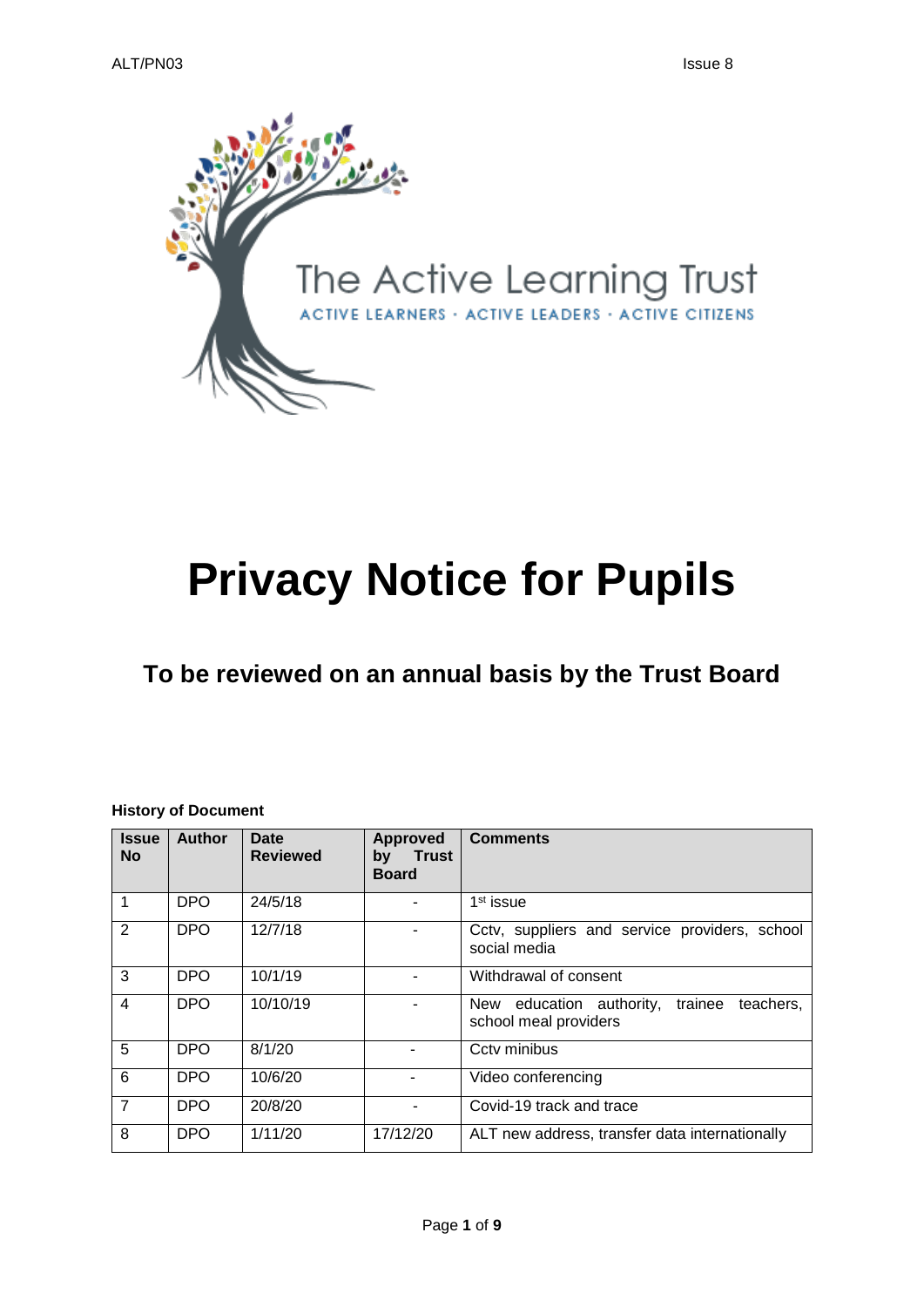# **Overview**

The Active Learning Trust is committed to keeping your personal information safe and secure. Our Privacy Notice explains what information we collect and why. We are committed to ensuring our partners manage your data responsibly too. Trust below refers to all schools within the Active Learning Trust. 'Pupil' refers to all children on roll in any school within our Trust.

# **Who we are**

You already know that your school is called Neale-Wade Academy and that it is part of the Academy Trust called the Active Learning Trust but we have to tell you that the Academy Trust is the organisation which is in charge of your personal information. This means the Academy Trust is called the Data Controller.

The postal address of the Academy Trust is:

The Active Learning Trust Littleport and East Cambridgeshire Academy Camel Road **Littleport Cambridgeshire** CB6 1EW

If you want to contact us about your personal information you can contact the Neale-Wade Academy - ask for them at the School Office or leave them a letter at reception or send one by post. You can also contact the Active Learning Trust's Data Protection Officer Caroline Driver by emailing her at dataprotection@activelearningtrust.org.

# **The categories of pupil information that we process include:**

- personal identifiers and contacts (such as name, unique pupil number, contact details and address)
- characteristics (such as ethnicity, language, and free school meal eligibility)
- safeguarding information (such as court orders and professional involvement)
- special educational needs (including the needs and ranking), information from other professional services, information contained in an Education Health & Care Plan)
- medical and administration (such as doctors information, child health, dental health, allergies, medication and dietary requirements, information forming part of an EHCP)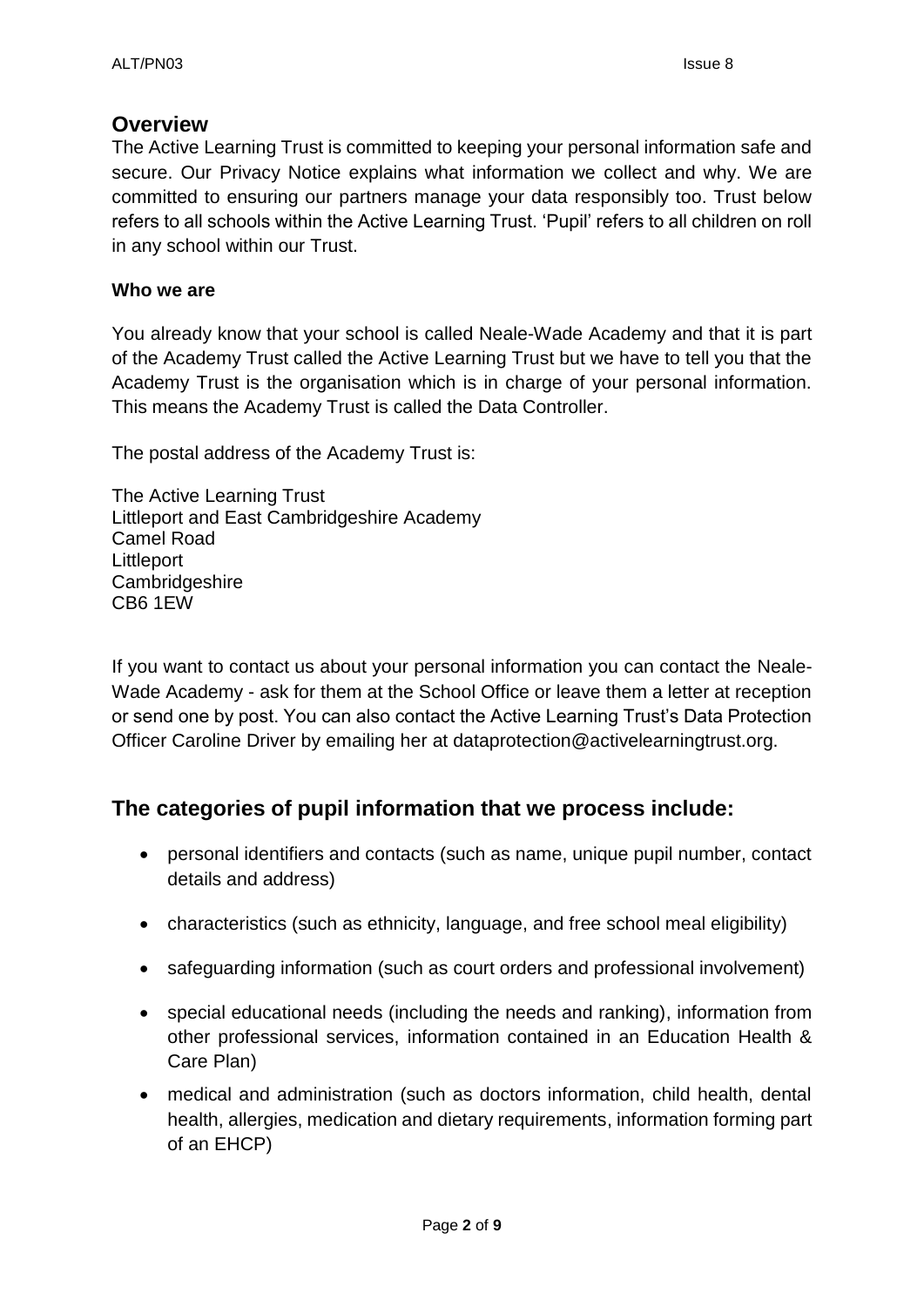- attendance (such as sessions attended, number of absences, absence reasons and any previous schools attended)
- assessment and attainment (such as key stage 1 and phonics results, key stage 2 results, GCSE results and post 16 courses enrolled for and any relevant results)
- behavioural information (such as exclusions and any relevant alternative provision put in place)
- Information about free school meal and pupil premium eligibility
- Information for catering management purposes (e.g. whether you have school dinners and how often)
- School trip information (such as consents and current medical issues, or voluntary contributions made)
- Biometric details for printing, cashless catering, electronic registration, library book borrowing and door entry systems
- The use of CCTV images captured in the school's premises
- school trip information (such as consent and medical issues or voluntary contributions made)
- Bank account information (for 6th formers in receipt of bursary payments only)

We will also use photographs of you. More details about this are in the Trust's Use of Images Policy.

# **Why we collect and use pupil information**

We use this personal data to:

- support your learning
- monitor and report on pupil attainment and progress
- provide appropriate pastoral care for you
- assess the quality of our services
- to keep children safe (food allergies, or emergency contact details)
- to celebrate your achievements
- to comply with the statutory duties placed on us by DfE data collections

For pupils enrolling for post 14 qualifications, the Learning Records Service will give us the unique learner number (ULN) and may also give us details about your learning or qualifications.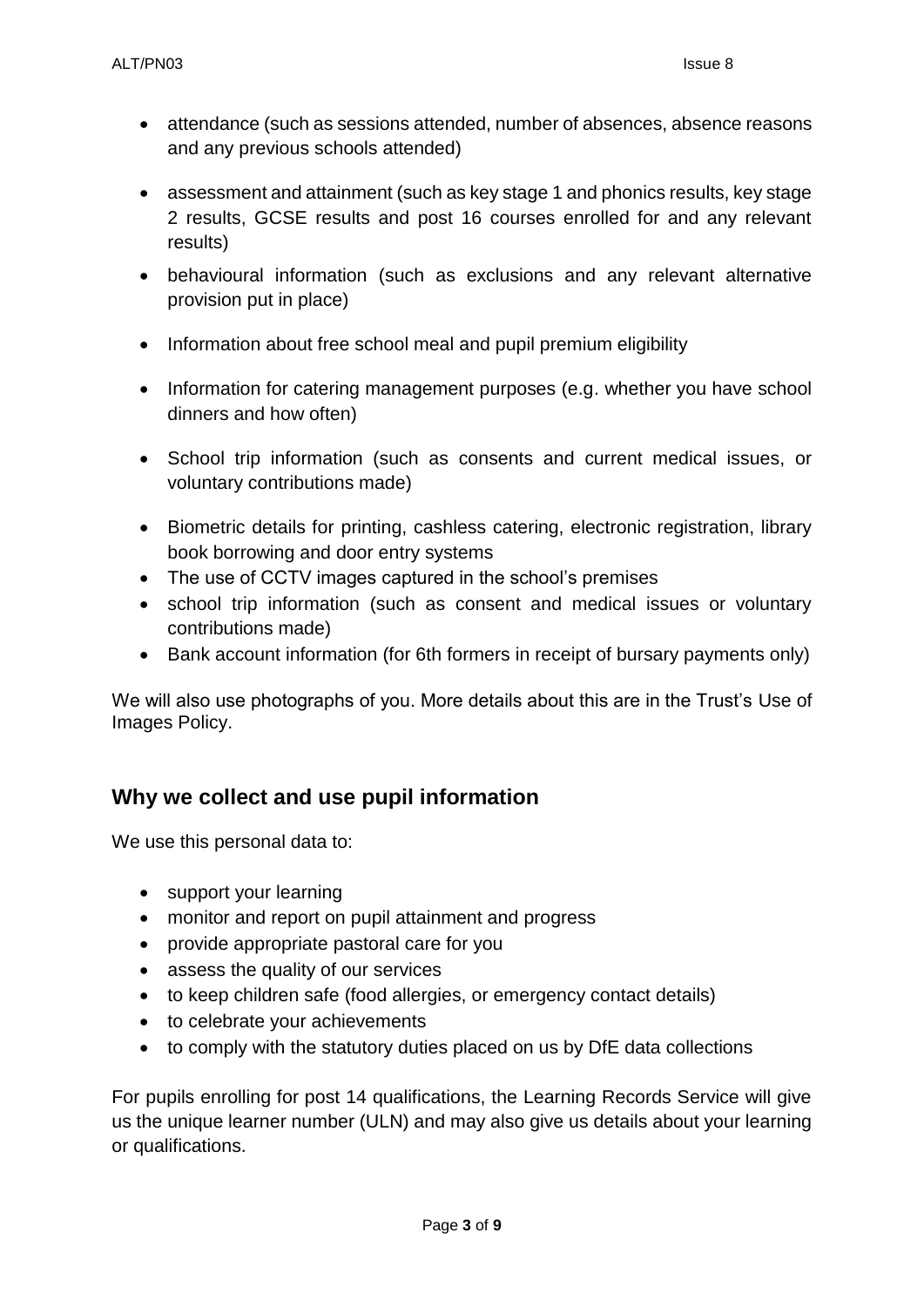The use of your information for these purposes is lawful for the following reasons:

- The Trust is under a legal obligation to collect the information or the information is necessary for us to meet legal requirements imposed upon us such as our duty to safeguard pupils.
- It is necessary for us to hold and use your information for the purposes of our functions in providing schooling and so we can look after our pupils. This is a function which is in the public interest because everybody needs to have an education. This means we have real and proper reasons to use your information.
- We will not usually need your consent to use your information. However, if at any time it appears to us that we would like to use your personal data in a way which means that we would need your consent then we will explain to you what we want to do and ask you for consent. This is most likely to be where we are involved in activities which are not really part of our job as a Trust but we are involved because we think it would benefit our pupils. If you give your consent, you may change your mind at any time. If we think that you will not understand what we are asking then we will ask your parent or carer instead. Usually, we will involve your parents or carers even if you can make your own decision.

# **How we collect pupil information**

When we collect personal information on our forms, we will make it clear whether there is a legal requirement for you / your parents or carers to provide it, whether there is a legal requirement on the Trust to collect it. If there is no legal requirement then we will explain why we need it and what the consequences are if it is not provided.

We will also obtain information from your previous school, usually via secure file transfer from your previous school.

# **When we give your information to others**

Once our pupils reach the age of 13, the law requires us to pass on certain information to the appropriate County Council who have responsibilities in relation to the education or training of 13-19 year olds. We may also share certain personal data relating to children aged 16 and over with post-16 education and training providers in order to secure appropriate services for them. A parent / guardian can request that **only** their child's name, address and date of birth be passed to the appropriate County Council by informing a School's office and data manager. This right is transferred to the child once he / she reaches the age 16. For more information about services for young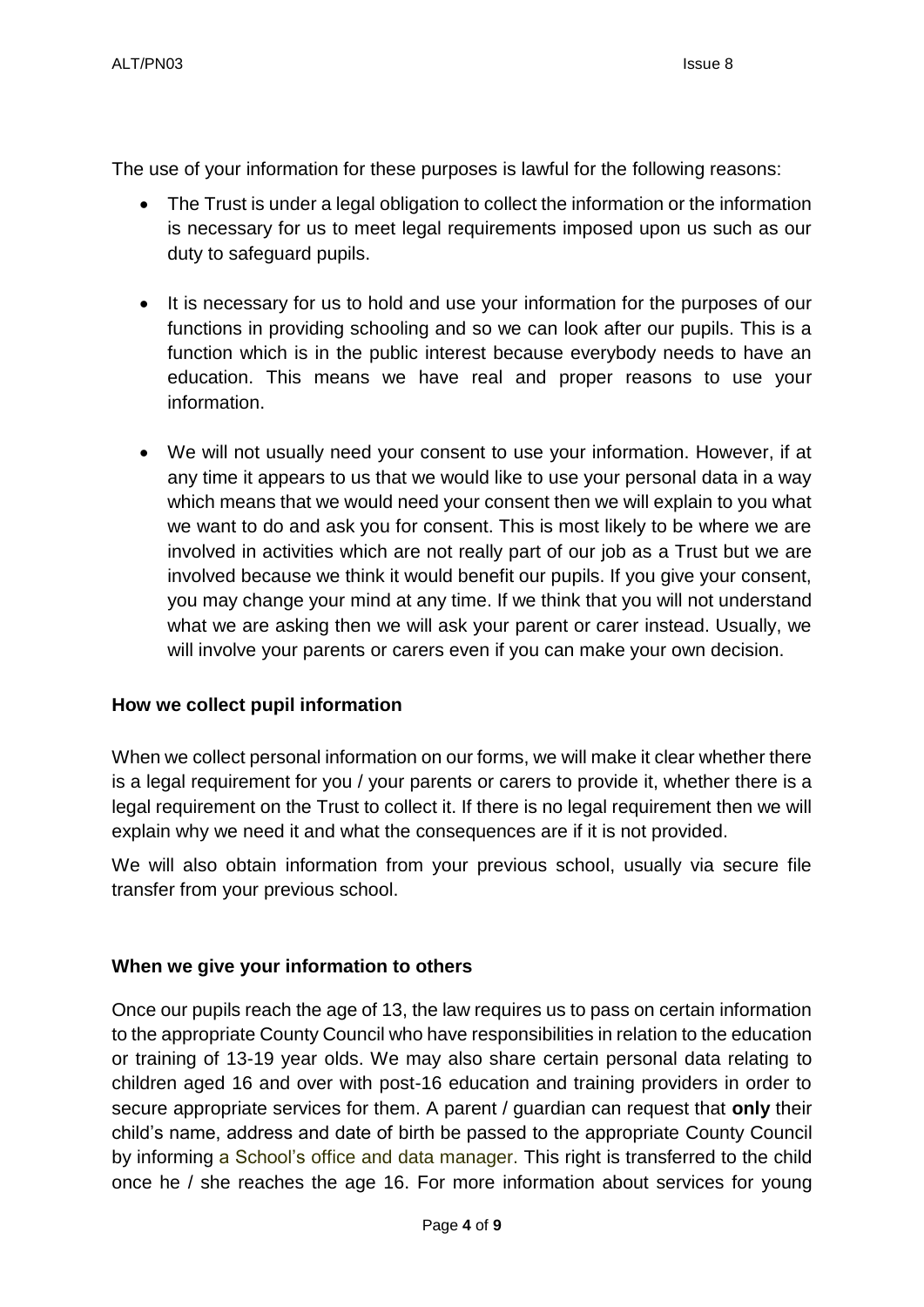people, please go to the appropriate local authority website –

#### <https://www.cambridgeshire.gov.uk/residents/children-and-families/>

#### <https://www.suffolk.gov.uk/children-families-and-learning/>

We will not give information about our pupils to anyone without your consent unless the law and our policies allow us to do so. If you want to receive a copy of the information about you that we hold, please contact your school's Headteacher.

We are required, by law (under regulation 5 of the Education (Information about Individual Pupils) England Regulations 2013, to pass some information about our pupils to the Department for Education (DfE). This is the part of the Government which is responsible for schools. This information may, in turn, then be made available for use by the Local Authority.

The DfE may also share information about pupils that we give to them, with other people or organisations. This will only take place where the law, including the law about data protection allows it.

#### The National Pupil Database (NPD)

The NPD is owned and managed by the Department for Education and contains information about pupils in schools in England. It provides invaluable evidence on educational performance to inform independent research, as well as studies commissioned by the Department. It is held in electronic format for statistical purposes. This information is securely collected from a range of sources including schools, local authorities and awarding bodies.

We are required by law, to provide information about our pupils to the DfE as part of statutory data collections such as the school census and early years' census. Some of this information is then stored in the NPD. The law that allows this is the Education (Information About Individual Pupils) (England) Regulations 2013.

To find out more about the pupil information we share with the department, for the purpose of data collections, go to [https://www.gov.uk/education/data-collection-and](https://www.gov.uk/education/data-collection-and-censuses-for-schools)[censuses-for-schools.](https://www.gov.uk/education/data-collection-and-censuses-for-schools)

To find out more about the NPD, go to [National pupil database: user guide and](https://www.gov.uk/government/publications/national-pupil-database-user-guide-and-supporting-information)  [supporting information -](https://www.gov.uk/government/publications/national-pupil-database-user-guide-and-supporting-information) GOV.UK.

The Department may share information about our pupils from the NPD with third parties who promote the education or well-being of children in England by: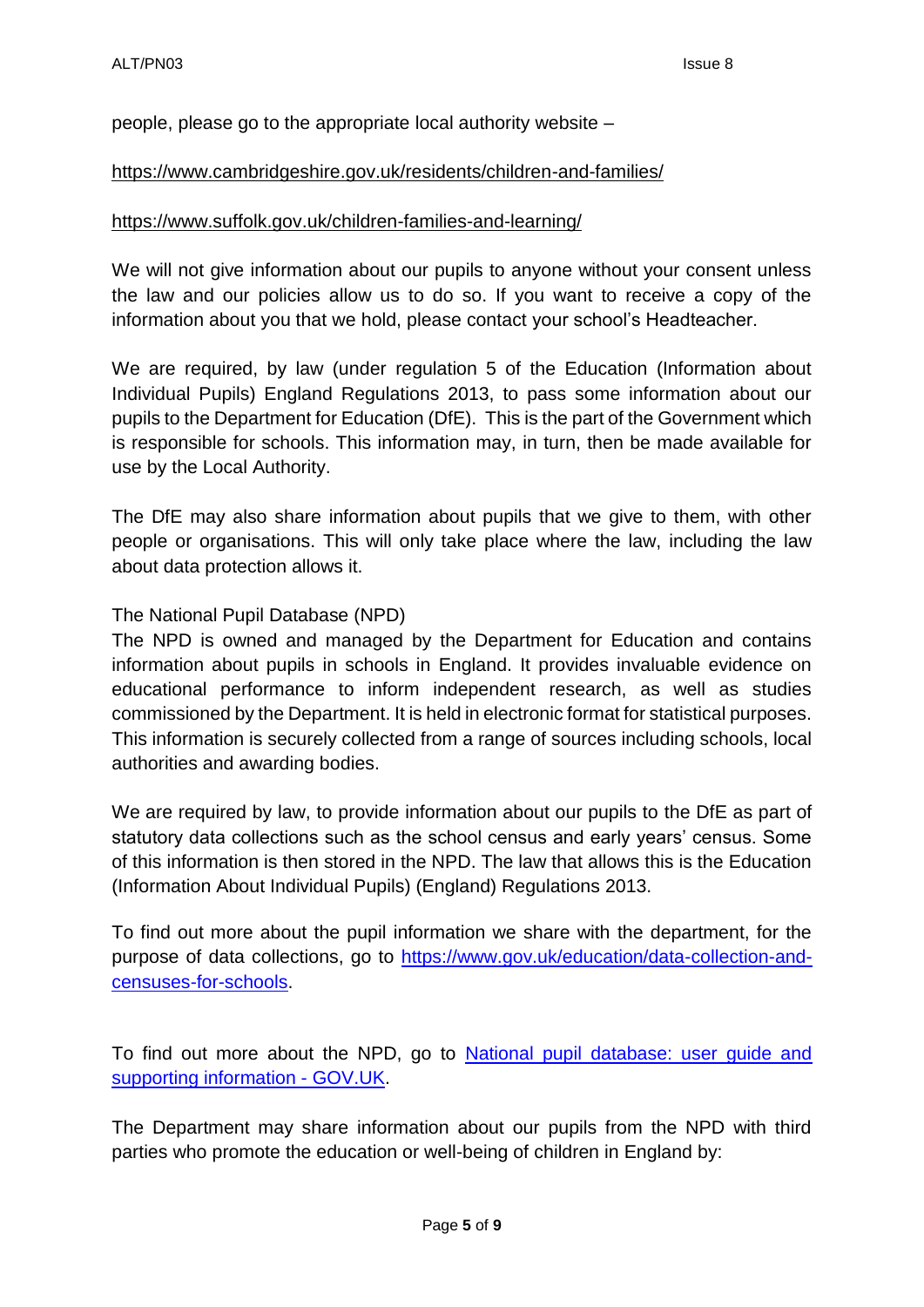- conducting research or analysis
- producing statistics
- providing information, advice or guidance

The Department has robust processes in place to ensure the confidentiality of our data is maintained and there are stringent controls in place regarding access and use of the data. Decisions on whether DfE releases data to third parties are subject to a strict approval process and based on a detailed assessment of:

- who is requesting the data
- the purpose for which it is required
- the level and sensitivity of data requested: and
- the arrangements in place to store and handle the data

To be granted access to pupil information, organisations must comply with strict terms and conditions covering the confidentiality and handling of the data, security arrangements and retention and use of the data.

For more information about the department's data sharing process, please visit: [https://www.gov.uk/data-protection-how-we-collect-and-share-research-data](https://www.gov.uk/guidance/data-protection-how-we-collect-and-share-research-data)

For information about which organisations the Department has provided pupil information, (and for which project), please visit the following website: [https://www.gov.uk/government/publications/national-pupil-database-requests](https://www.gov.uk/government/publications/national-pupil-database-requests-received)[received](https://www.gov.uk/government/publications/national-pupil-database-requests-received)

To contact DfE:<https://www.gov.uk/contact-dfe>

We will also normally give information about you to your parents or your main carer. Where appropriate, we will listen to your views first. We will also take family circumstances into account, in particular where a Court has decided what information a parent is allowed to have.

We will also disclose your personal data to:

- Your new school if you move schools
- Disclosures connected with SEN support e.g. non-Local Authority professionals
- School nurse and other medical professionals
- School counsellor
- Youth support services (pupils aged 13+)
- CAMHS (Child and Adolescent Mental Health Service)
- Educators and Examining Bodies
- UCAS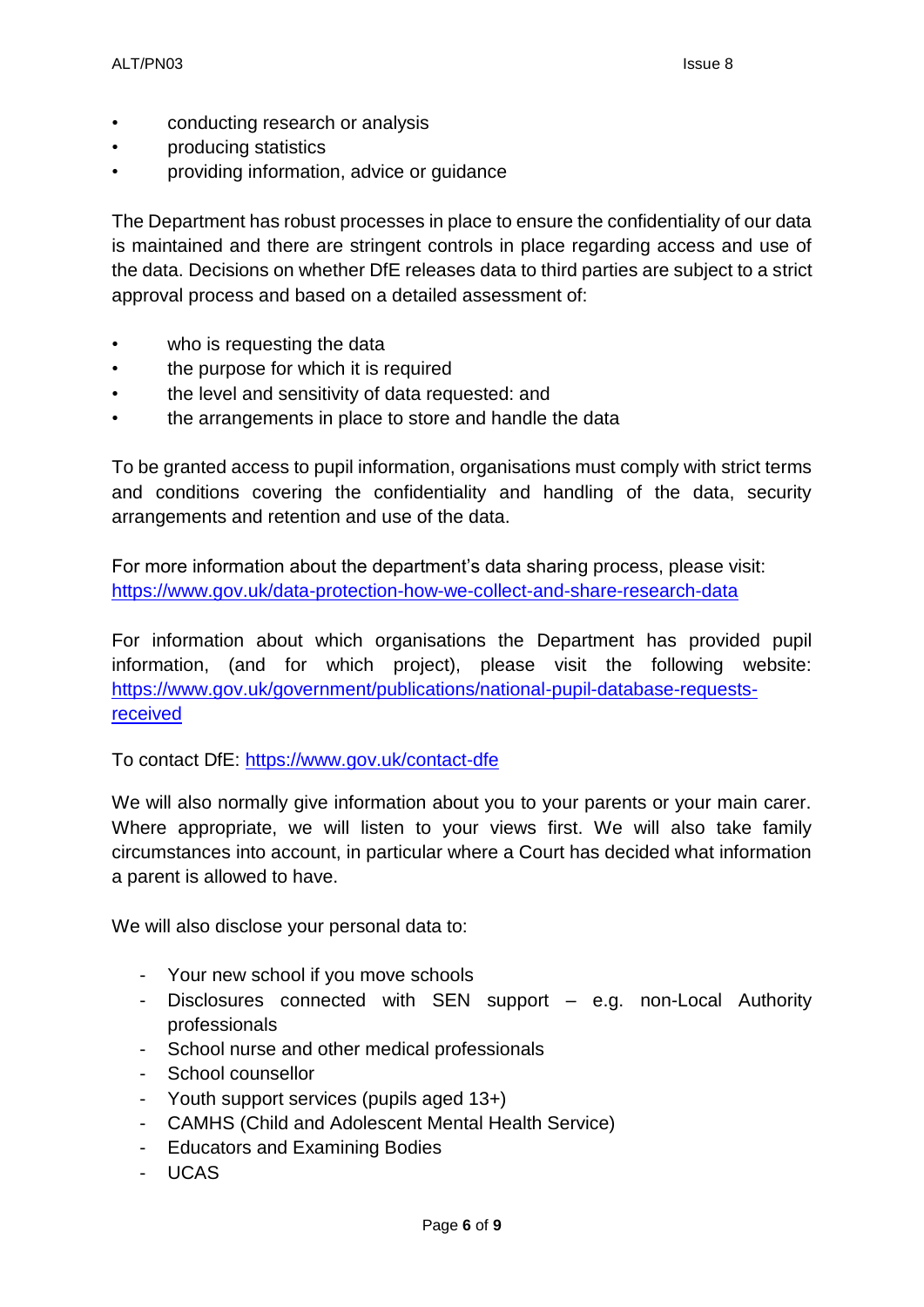- Trainee teachers
- The Department for Education
- Our Local Authorities Cambridgeshire County Council, Suffolk County Council and new education authority if you move schools
- NHS
- Police, Fire and Rescue Service, Ambulance Service and other emergency or enforcement agencies
- Schools within the Active Learning Trust
- Computer systems that require data to function (such as our online assessment tool)
- Careers specialist for careers advice.
- The school's curriculum may require the use of third party web-based learning platforms only if GDPR compliant
- Suppliers and Service Providers to enable them to provide the service the School/Trust has contracted them for e.g. after school clubs
- ICT support suppliers who for e.g. support us with SIMS
- School meal providers where relevant allergy information is vital

The information disclosed to these people / services may include sensitive personal information about you. Usually this means information about your health and any special educational needs or disabilities which you have. We do this because these people need the information so that they can support you.

- Photos to Funders to provide evidence how we have spent grant monies
- The Public (only your name and where explicit consent has been received, your photo) in School Social Media e.g. Headteachers' tweets, School Blog and School Facebook Page
- Press and Media

# **The lawful basis on which we use this information**

Our disclosure of your personal data is lawful for the following reasons:

- It is necessary for us to disclose your information for the purposes of our functions in providing schooling. This is a function which is in the public interest.
- There is a substantial public interest in disclosing your information because it is necessary to keep our pupils safe from harm
- We will not usually need your consent to use your information. However, if at any time it appears to us that we would like to use your personal data in a way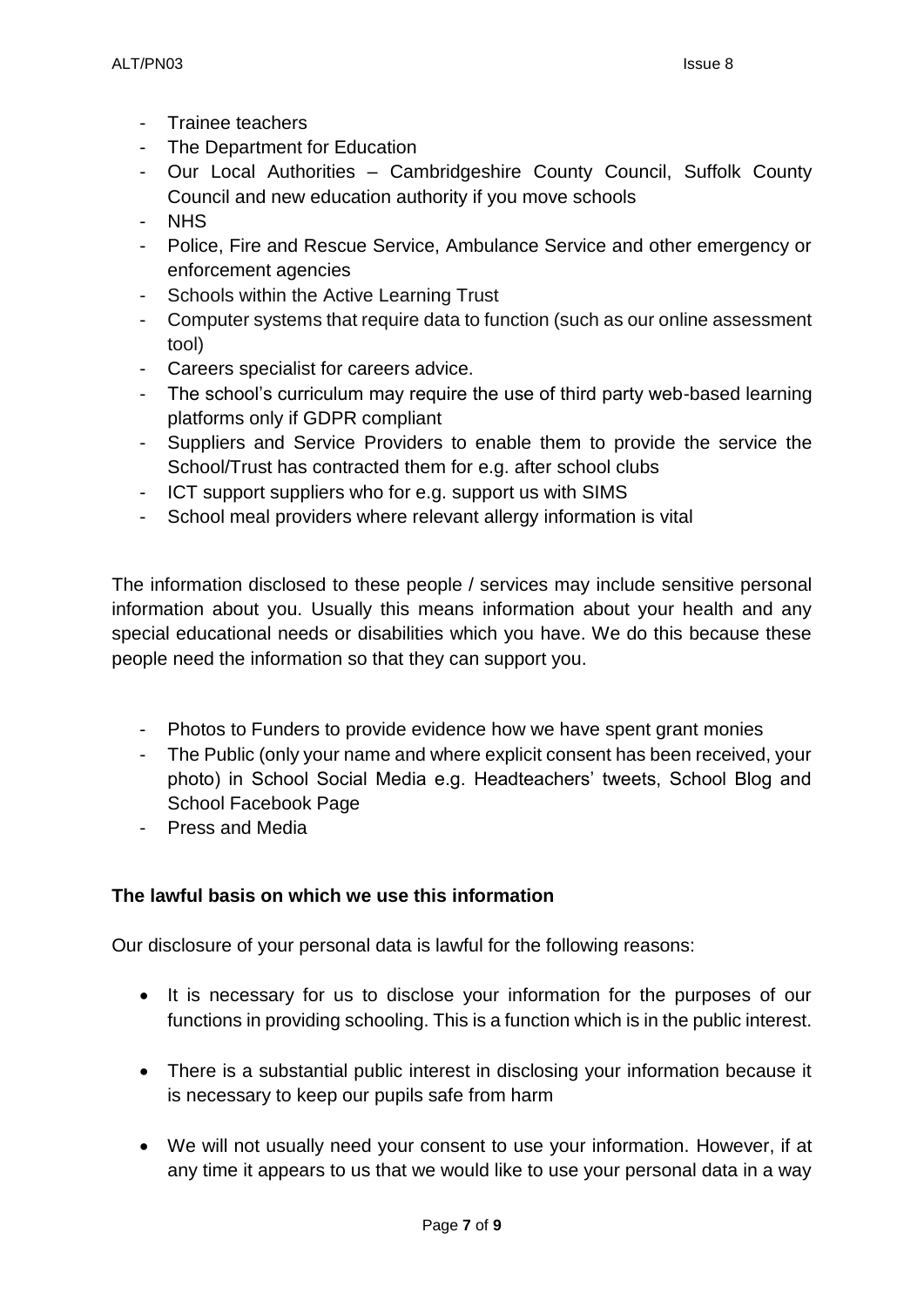which means that we would need your parents/carers consent then we will explain to them what we want to do and ask your parents/carers for consent before a disclosure is made. This is most likely to be where we are involved in activities which are not really part of our job as a Trust but we are involved because we think it would benefit our pupils.

 Where your parents/carers have provided us with consent to use your data, they may withdraw this consent at any time. We will make this clear when requesting their consent. If your parent/carer wish to change their mind about consent, they should contact the school office.

If we think that you will not understand what we are asking then we will ask your parent or carer instead. Usually, we will involve your parents or carers even if you can make your own decision.

# **Transferring data internationally**

Where we transfer personal data to a country or territory outside the European Economic Area, we will do so in accordance with data protection law. We currently transfer personal data outside the EEA as:

- We store personal data on cloud systems based in the EEA that have backup systems that may sometimes be located outside the EEA;
- Some software providers (data processors) use cloud storage located outside the EEA.

# **How long we keep your information**

We only keep your information for as long as we need to or for as long as the law requires us to. Most of the information we have about you will be in your pupil file. We usually keep this information until your 25<sup>th</sup> birthday unless you move to another school in which case we send your file to your new school. The Active Learning Trust has a policy which explains how long we keep information. It is called a Records Retention Policy and can be found on the Trust's website.

# **Your rights You have these rights:**

- You can ask us for a copy of the information we have about you
- You can ask us to correct any information we have about you if you think it is wrong
- You can ask us to erase information about you (although we may have good